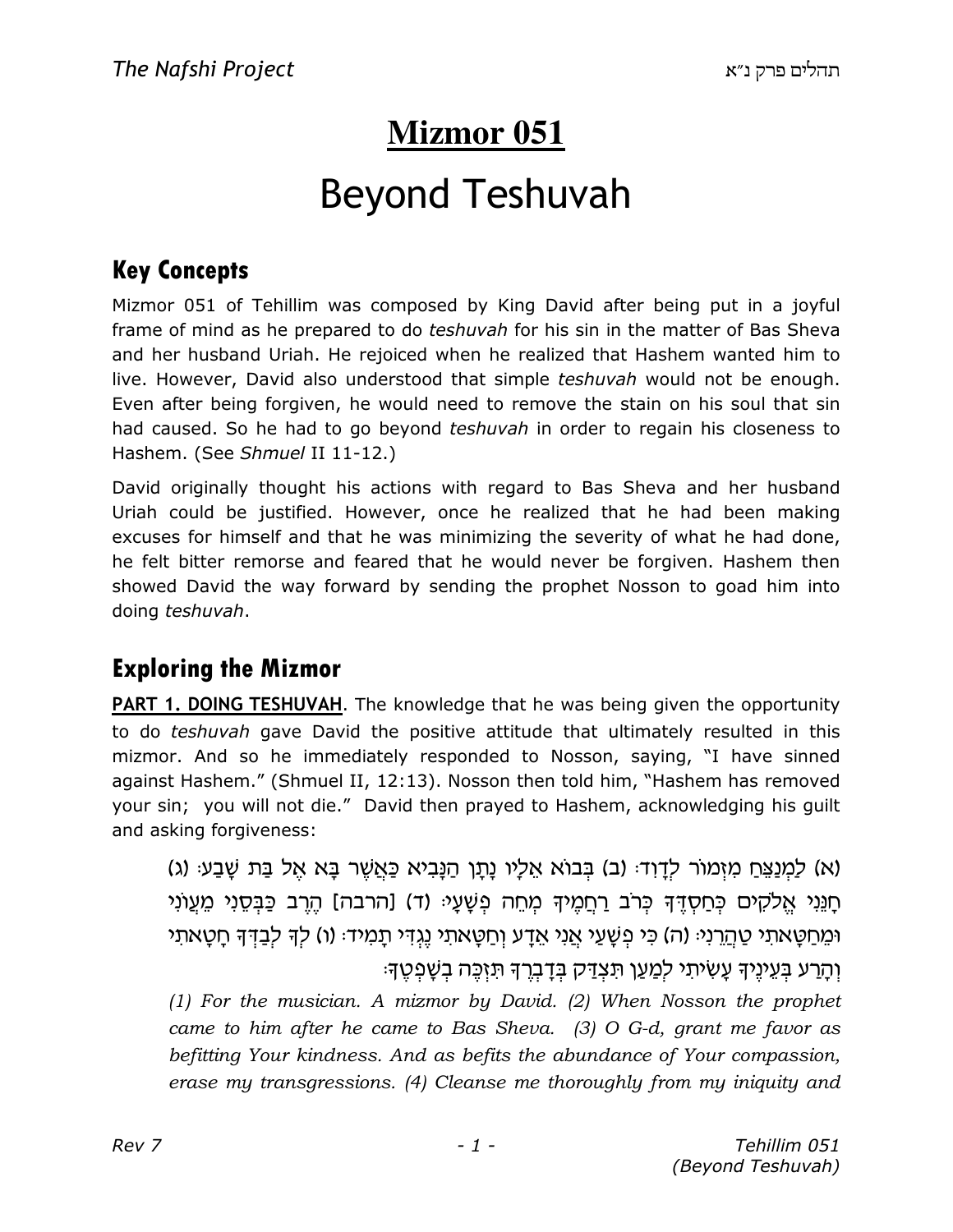purify me from my sin. (5) For I have come to recognize my transgressions. And my sin is always before me. (6) I have sinned against You alone. I did what was evil in Your eyes. Therefore, You are just in holding me quilty. You are right in Your judgment.

(ז) הֵן בִּעָווֹן חוֹלָלִתְּי וּבְחֵטָא יֵחֵמַתְנִי אִמְּיּ (ח) הֵן אֵמֵת חָפַצִתָּ בַטֶּחוֹת וּבִסָתֶם ּחַכְמַה תוֹדִיעֵנִי

(7) Indeed, I was fashioned in iniquity and in sin did my mother conceive me. (8) Nevertheless, You have wanted truth in my covered parts and in my concealed heart You teach me wisdom.

David confesses his guilt and humbly asks forgiveness. He acknowledges the physical urges that influenced his behavior, but does not evade responsibility. He knows that Hashem has given him a conscience that is buried deep within himself and that he can develop to control his desires. If he failed, he can blame no one but himself.

**PART 2. BEYOND TESHUVAH.** David explores the effect that sin has on a person. When man does sincere *teshuvah* for a sin in which he gives in to his taavah (desire), he may be forgiven through the mercy of Hashem. But such a sin ("cheit") has a secondary, insidious effect. By seeing himself as one who is able to sin against his Creator, a man has inadvertently depreciated his sense of the value of mitzvos and he has diminished his appreciation of the One who commanded him to perform the *mitzvos*. In effect, this type of iniquity ("avon") leaves a stain on the soul which needs to be removed for the man to be able to fully restore his relationship with G-d. Also, as long as that stain is present, it makes him vulnerable to negative influences and temptation.

So David asks Hashem for help in removing that stain. He asks to be purified and he asks for a new, pure heart. Even though he has been forgiven his sin, his heart has been sullied and he does not feel able to return to the innocent closeness with Hashem that he had before.

(ט) תּחַטְאֵנִי בְאֵזוֹב וְאֵטְהַר תִּכַבְּסֶנִי וּמְשֶׁלֵג אֲלִבְּין: (י) תַּשָּׁמִיעֶנִי שַׂשׂוֹן וְשָׂמְחַה ּתַּגְלִנָּה עֵצָמוֹת דִּכִּיתַ: (יא) הַסְתֵּר פָּנֵיךָ מֵחֲטָאַי וְכָל עֵוֹנֹתַי מִחֵה: (יב) לֶב טַהוֹר בְּרָא לִי אֱלֹקִים וְרוּחַ נַכוֹן חַדֵּשׁ בִּקְרְבִּיּ (יג) אֲל תַּשְׁלִיכֵנִי מִלְפָנֵיךָ וְרוּחַ קַדְשָׁךָ אֲל תִּקַח ּמְמֵנִי: (יד) הַשִּׁיבָה לִי שִׂשׁוֹן יִשְׁעֵךְ וְרוּחַ נִדְיבָה תְסָמְכֵנִי:

(9) Purge me of sin with hyssop. Then I shall be pure. Wash me and I shall be whiter than snow. (10) Make me hear joy and happiness. May gladness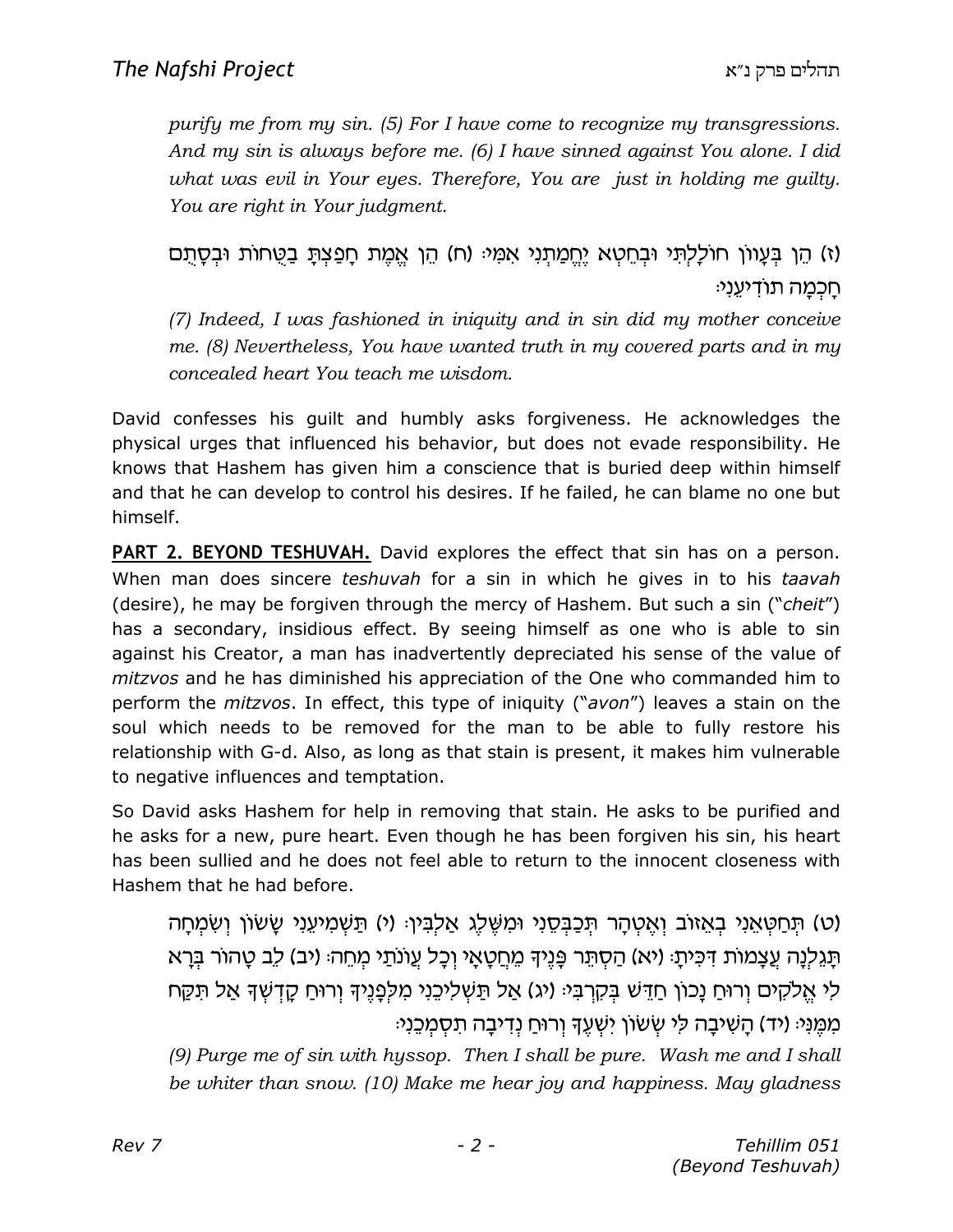return to the bones that You crushed. (11) Hide Your face from my sins and erase all my inquities. (12) Create a pure heart for me, O G-d, and renew a firm spirit within me. (13) Don't discard me from Your presence. Don't take Your holy spirit from me. (14) Restore to me the joy of Your salvation. And sustain me with the spirit of generous giving.

PART 3. LOOKING TO THE FUTURE. David senses that through his humble tefillos his closeness to Hashem is returning. As the "ruach hakodesh" (holy spirit) descends upon him, he affirms his intention of using the insight he has gained in teaching others to do teshuvah as well.

יטו) אֱלַמְדַה פֹּשָׁעִים דְּרָכֶיךָ וְחַטַּאִים אֱלֵיךָ יַשׁוּבוּ: (טו) הַצִּילֶנִי מְדַמִים אֱלֹקִים) אֱלֹקֶי תִּשׁוּעֲתָי תְּרֵנֵּן לְשׁוֹנִי צְדְקַתֶּךָ: (יז) אֲדֹ־נֵי שְׂפָתַי תִּפְתַּח וּפִי יַגְּיד תִּהְלַתֵךְ: (יח) כִּי לֹא תַחִפּץ זֶבַח וְאֵתֶּנַה עוֹלַה לֹא תִרְצֶה: (יט) זָבְחֵי אֱלֹקִים רוּחַ נִשְׁבַּרָה לֶב נִשְׁבַּר וִנְדְכֵּה אֱלֹקִים לֹא תִבְזֵה:

(15) I will teach Your ways to transgressors and sinners will return to You. (16) Rescue me from blood-guilt, O G-d. O G-d of my slavation, my tongue will sing joyously of Your kind justice. (17) O my L-rd, open my lips so that my mouth may declare Your praise. (18) For You don't want a sacrifice; You don't want a burnt-offering. (19) The sacrifices for G-d are a broken spirit. O G-d, You don't spurn a heart that is broken and contrite.

David asks Hashem's continued help in serving Him sincerely and conscientiously. He resolves to teach people that Hashem is not pleased by unthinking forms of avodah. That is what can happen with sacrificial offerings when those making the offerings neglect their true purpose.

PART 4. CONCLUSION. Having "ruach hakodesh" again, David is able to sense Hashem's plan for the future. The Bais Hamikdash (Temple) will be built in Yerushalayim by David's son Shlomo. Hashem will then dwell among His people within the rebuilt walls of Yerushalayim, and will be pleased by the "sacrificial offerings of righteousness", as long the people continue to bring them with humility and sincerity.

(כ) הֵיטִיבָה בְרָצוֹנְךָ אֶת צִיּוֹן תִּבְנֵה חוֹמוֹת יְרוּשֶׁל ָם (כא) אֶז תַּחִפּץ זְבְחֵי צֶדֶק עוֹלַה וְכַלִיל אֵז יַעֲלוּ עַל מִזְבַּחֵדְ פַרִים:

(20) Establish Tzion at the right time when it pleases You. Build the walls of Yerushalayim. (21) Then You will want the offerings of righteousness,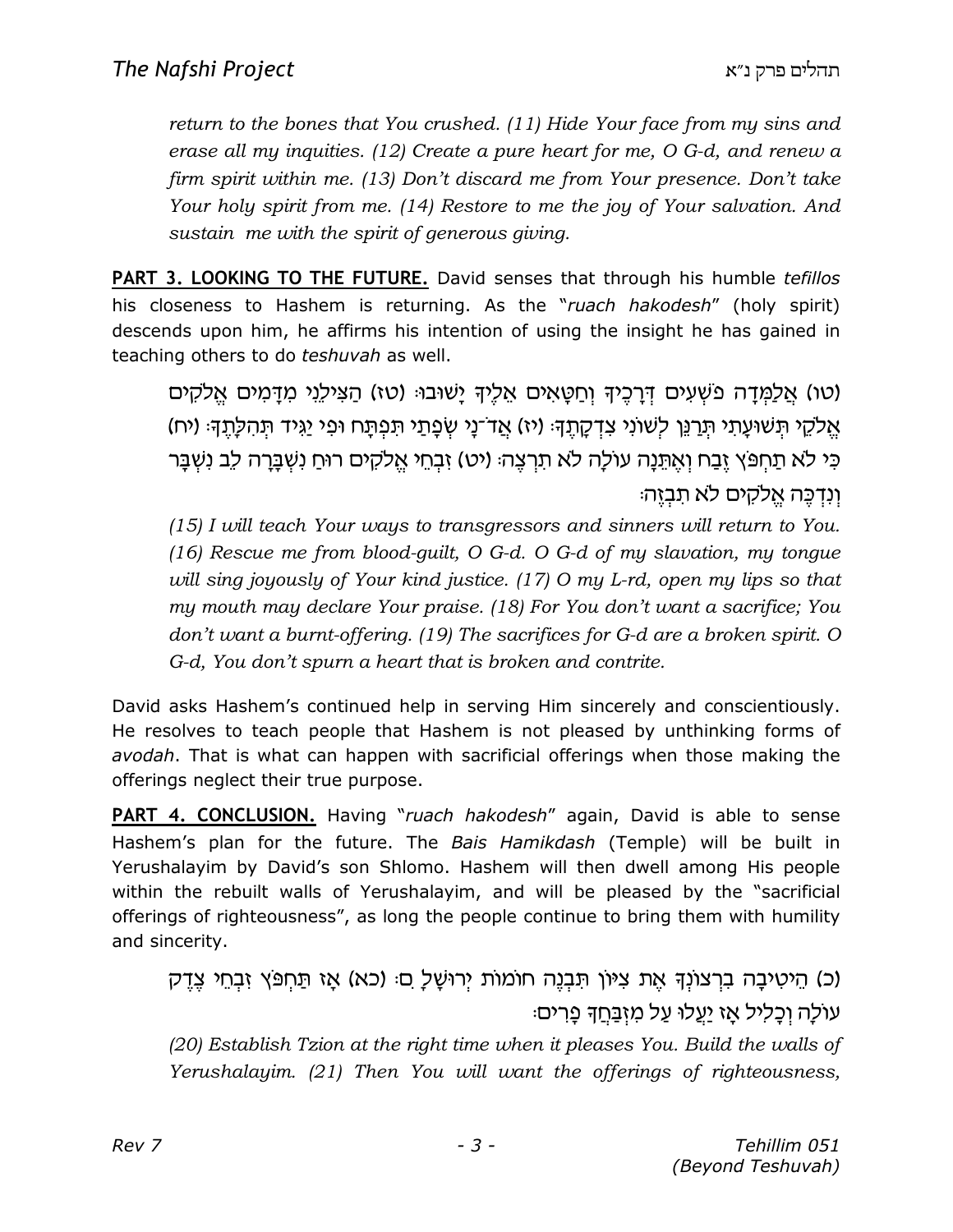burnt-offering and whole-offering. Then bulls will go up on Your altar.

#### Learning the Mizmor

#### PART 1: DOING TESHUVAH.

## א) לַמְנַצֵּחַ מִזְמוֹר לְדַוְד<sup>ָ.</sup>)

This song has been prepared for the musician  $-$  לְמַנַצֶּת who will perform it. It is a **mizmor** composed **by David** — מִ**יְמוֹר לְדָוִד, who was put in a joyful frame of** mind as he prepared to do teshuvah for his serious sin in the matter of Bas Sheva and her husband Uriah. He rejoiced when he realized that despite his transgression Hashem wanted him to live and showed this by sending a prophet to goad him into doing teshuvah.

## (ב) בְּבוֹא אֵלָיו נַתַו הַנַּבִיא

The moral crisis that led David to compose this mizmor occurred when Nosson t**he prophet came to him – בְּבוֹא אֵלְיו נָתָן הַנָּבִיא**<br>ב**ּנוֹא אֵל**ָ**יו נָתָן הַנָּבִיא i** and rebuked him for his behavior.

### כַּאֲשֶׁר בָּא אֵל בַּת שָ<del>ׁ</del>בַע

All of this happened after the incident in which he inappropriately came to Bas-sheva – מאשר בא אל בת שבע bas-sheva – and took her as his wife, as described in Shmuel II, chapters 11 and 12.

## (ג) חַנֵּנִי אֱלקים כְּחַסְדֵך

O G-d of justice — אֱלֹקִים, because of the severity of My sin I don't deserve Your mercy. And so I beg You to grant me Your special favor  $-$  חֲגַנִי $\mathfrak{p}\quad$  so that I may be permitted to appeal to You in accord with Your eternal kindness  $-$  5100. In Your attribute of kindness I ask You to recognize that I meant do the right thing; my judgment was distorted by the weakness of the flesh.

## ּכִּרֹב רַחֲמֵיּךָ מָחֶה פָּשַׁעֲי

As befits the abundance of Your compassion – כְּרֹב רַחֲמֵיךָ by which You forgive the sins of mankind in general, **erase my transgressions** — מְחֵה פְּשַׁעַ*י* so that I shall not have to pay for them in the Next World. It is not only the specific sin with Bas Sheva and the related sin with the death of Uriah for which I need forgiveness, but the entire self-tolerant frame of mind which made those sins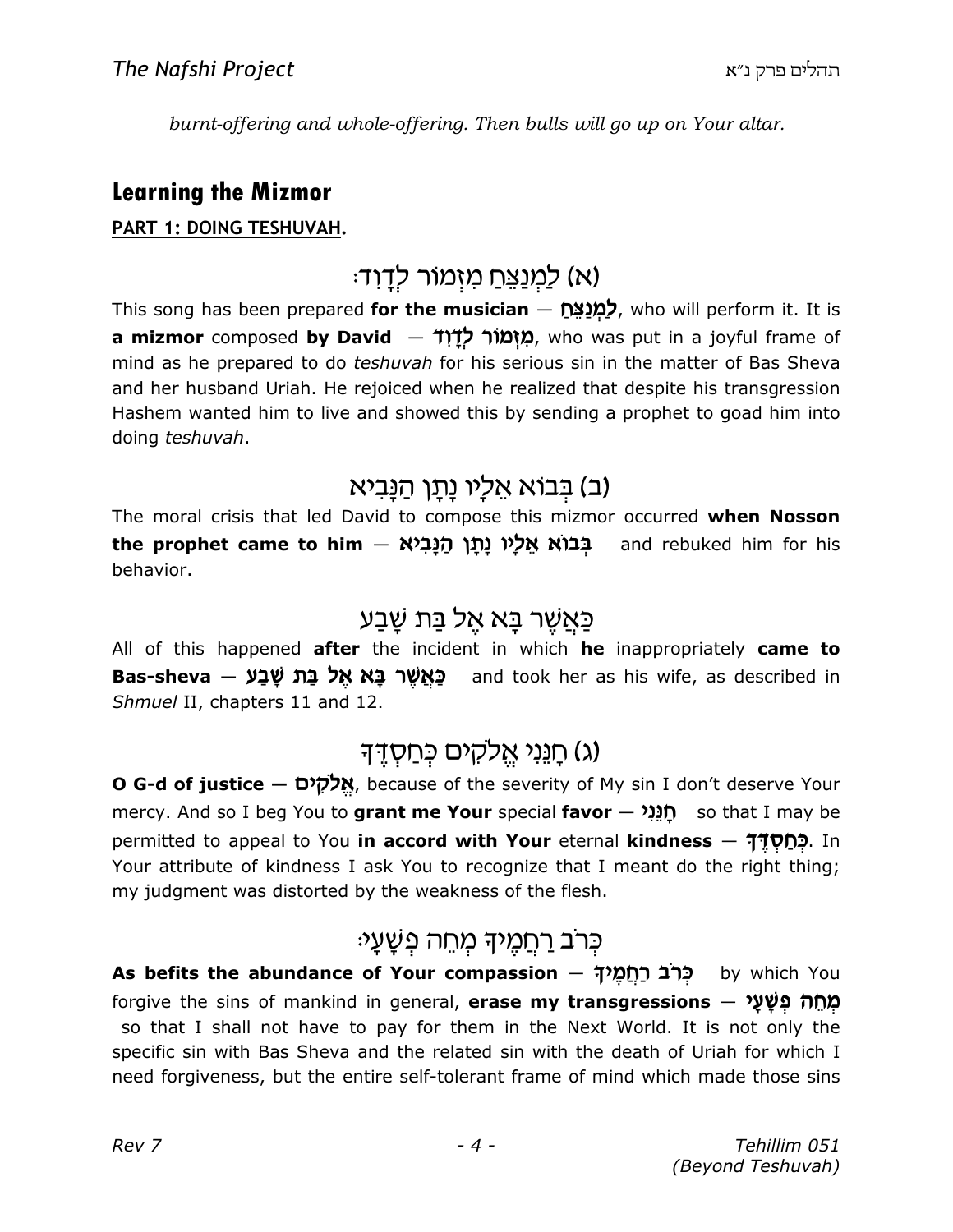possible.

### (ד) וַהרבה) הֵרֶב כַּבְּסֶנִי מֵעֲוֹנִי)

Cleanse me thoroughly from my iniquity — הֶרֶב כַּבְּסֵנִי מֵעֲוֹנִי<br>הַרָּב כַּבְּסֵנִי מֵעֲוֹנִי — for I know that sin leaves a mark on the soul that is like the stain on a garment. Once a person has sinned, his sensitivity to sin becomes dulled and he finds it easier to sin again. So I ask that You let my anguish cleanse me as soap washes away a stain.

#### וּמֵחַטַאתי טַ<u>הְר</u>ִנִי<sub></sub>

<mark>And purify me from my sin 〜 יֹמֵחַטָּאתִל טַהְרֵנִי</mark> so that I may regain the ability to recognize my own sin in the future. By regaining my inner purity I will have the enhanced ability to be receptive and to respond to all that is good.

### ה) כ*י* פִשָּׁעַי אֲני אֵדָע)

 $For - *2*$ through the guidance of Your prophet Nosson  $I$  have come to  ${\sf recognize}$  my transgressions  $-$  פְּשָׁעַי אֲנִי אֵדָע. I do not pretend innocence as Kayin did when Hashem asked him about his murdered brother Hevel (Bereishis 4:9).

### :וחטאתי נגדי תמיד

And because I am immersed in continued anguish and regret, my sin is always <mark>ּhefore me – יְחַטָּאתִי נֶגְדִּי תָמִיד .</mark> Therefore, I will surely take every precaution not to sin again, even by mistake. And so, having fulfilled the three essential components of teshuvah (confession, regret, and commitment for the future) I now feel that I can ask for Your forgiveness.

## (ו) לך לבדך חָטָאתי וְהָרַע בִּעֳינֵיה*ּ* עַשׂיתִי

I acknowledge that what I did with Bas Sheva was a sin directed at You. As Your anointed king I had an obligation to behave in a dignified, upright way above suspicion, but I failed You. And so, I have sinned against You alone  $-$  לְךָ לְבַדְךָ <mark>ָתָטְאתִי,</mark> I was destined to marry her but I should have waited for the right time and place. I was influenced by my desire and came to her in an inappropriate way. And so **I did what is evil in Your eyes – יְהֶרַעׁ בְּעֵינֶיךָ עָשִׂיתָי,** Similarly, although my action with regard to Uriah was halachically justified by his having rebelled against me, the way I did it was repugnant to You.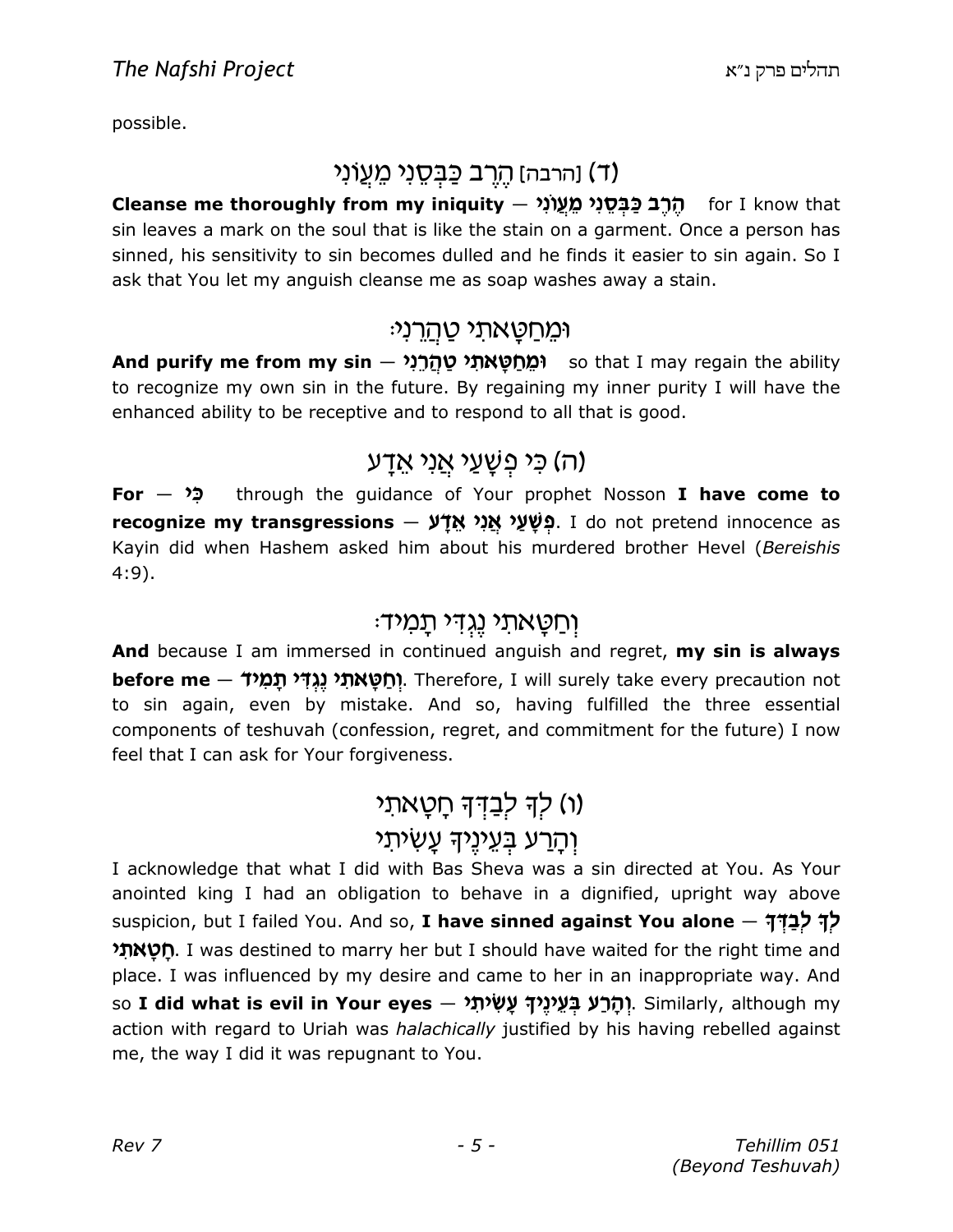## לְמַעַן תִּצְדַּק בְּדָבְרֶךָ ּתַזְכֵּה בִשָּׁפְטֵדָ

Accordingly, I admit that **You are just in Your pronouncement** — לְמַעַן תִּצְדַ*י*ק Wr c s C of my guilt. There is no need to chastise me further to make me realize this. **You are right in Your judgement** — תִּיְכֶּה בְשָׁפְטֶךָ.

## ו) הֵן בִּעֲווֹן חוֹלַלִת*ּי*

I have asked for Your compassion, considering the human weaknesses which You gave me when You created me and which makes it possible for me to distance myself from You. Indeed, I was fashioned in an act that is vulnerable to the i**niquity — הֵי בְּעָווֹן חוֹלָלְתָּי o**f diminished commitment to You. Even though my father surely approached this act of intimacy with the noble intention of doing Your will, that act involves instinctive drives that are so powerful it is not humanly possible to avoid some degree of self-gratification, which interferes with a person's devotion.

#### ובחטא <u>יחמתני</u> אמי:

And so in an act of intense emotion that has a potential for sin did my mother **conceive me — יְהֶמַתְנִי אִמִּי?** Out the heat of passion inherent in that act I could not have been born. The possibility of feeling that emotion exists within every human being and presents him with a challenge throughout his life.

#### n) הֵן אֲמֶת חַפַּצְתַּ בַטַחוֹת)

Nevertheless  $-$  הֶן, I realize that truth  $-$  אֱמֶתּ $\mu$  is what You have always wanted  $\sim$   $\mathbf{Q}$  me. You have placed the consciousness of right and wrong deep within me in the covered parts  $-$  to  $\mathbf{C}$  of my being, where they are accessible if I only make the effort.

#### וּבִסַתְם חַכִּמַה תוֹדִיעֵנִי:

You know that my sinful actions were influenced by my lower instincts and that it was never my intent to diminish my devotion to You or my respect for Your  $m$ itzvos. **And in** my heart, which is **concealed — יִבְּסַתְּם**) within me, is the urgent desire for You to **teach me the wisdom of the Torah — חֶכְמָ***ה* **תוֹדְיעֵנִי** I can maintain control over my physical inclinations.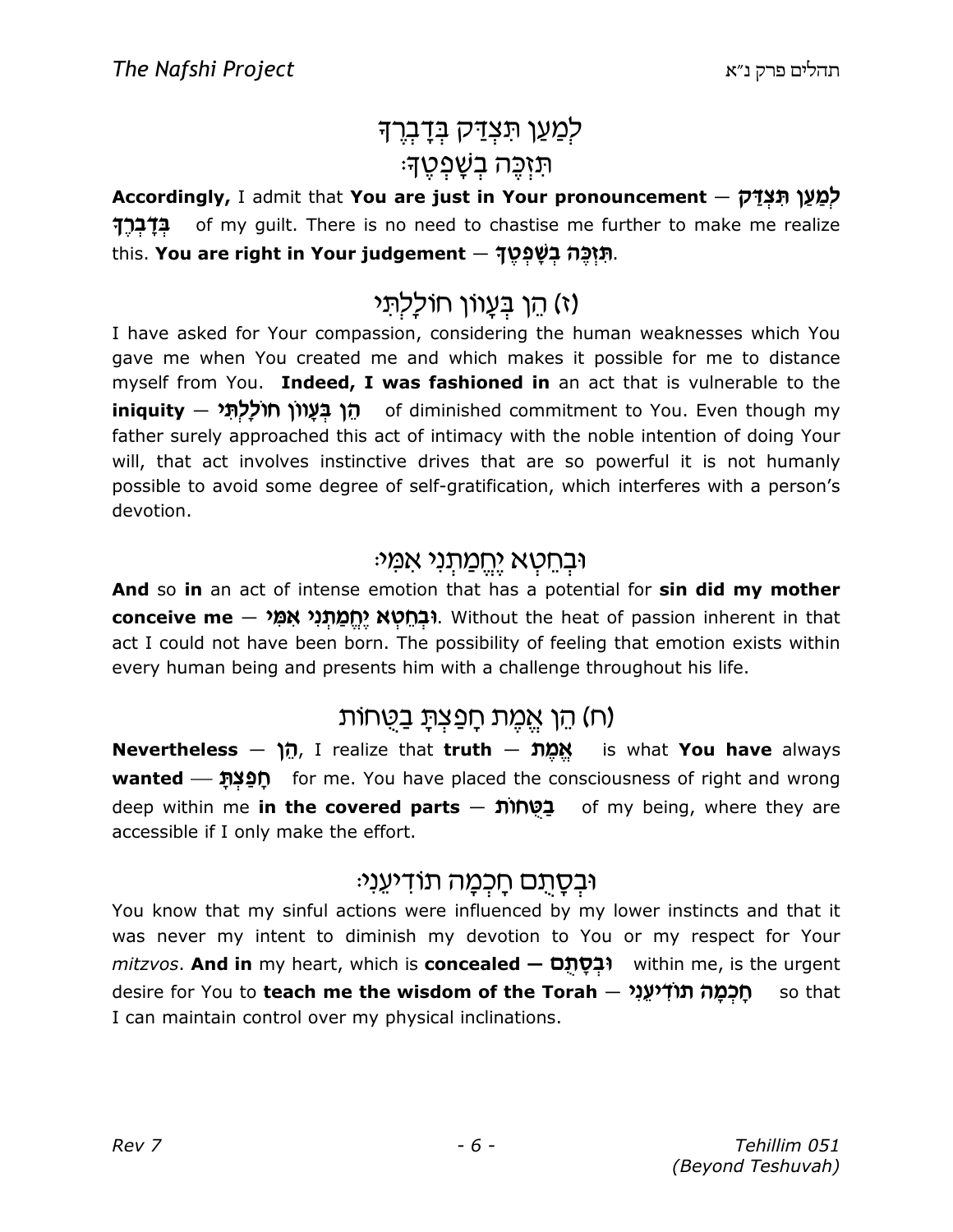#### PART 2: BEYOND TESHUVAH.

### י תּחַטְאֵני בְּאֵזוֹב וְאֱטְהָר)

In deep humility I admit my guilt and ask You to **purge me of sin** — <mark>תְּחַטְאֵנִי,</mark> like a spiritually contaminated person undergoes the final stage of his purification by being sprinkled with a sprig of hyssop  $-$  בְּאֵזוֹב (Vayikra 14:6). The hyssop plant symbolizes humility because it grows close to the ground. Then by ridding myself of the character defect of pride I shall be pure  $-$  יואֲטְהַר.

### ּהִכַּבְּסֶנִי וּמִשֶּׁלֵג אַלְבִּין:

Although I have polluted my soul with my sin, I again humbly ask that You wash **me — תְּכַבְּסֵוִי – a**nd remove the stain that I brought upon myself. Since I never intended to rebel against You, I beg You to let me be totally pure again, even  $\bm{{\sf whiter}}$  than snow  $-$  הָמְשֶּׁל, because only then will I be able to hope for a restoration of my close relationship with You.

## י) תַּשׁמיעָני שַׂשׂוֹן ושׂמחה) ּתַגְלִנַה עֵצַמוֹת דִּכִּיתַ:

As long as my soul continues to bear the residual stain of my sin, I will be unable to experience true joy. So I beg You to remove that residue and make me hear Your word with unalloyed **joy and happiness — מִיעֵנִי שָׂשׂוֹן וְשִׂמְחָה** once again. May gladness return to the very bones  $-$  תֲגֶלְנָה עֲצָמוֹת that You crushed  $-$ לְכָּ<mark>יתָ by shaking up my self-confidence when the navi Nosson rebuked me.</mark>

### יא) הַסְתֵּר פַּנֵיךָ מֵחֲטָאַי)

### וִכָּל עֵוֹנו<u>ּת</u>י מִחֵה

Gladness will return to my bones when You hide Your face from my sins of human weakness — הַסְתָּר פְּגֵיךָ מֵחֲטָאַ . I sincerely regret them and resolve not to repeat them, so I ask that You not hold them against me. As for the iniquitous stains in my soul that these sins have brought about, I will again be able to experience joy when You erase all my iniquities  $-$  nh).

## (יב) לֶב טַהוֹר בְּרַא לִי אֱלֹקִים ורוּחַ נָכוֹן חַדֵּשׁ בִּקְרִבִּי:

I cannot overcome sin without Your help, so I call upon You to create a pure h**eart for me, O G-d — לֵב טָהוֹר בְּרָא לִי אֱלֹקִים s**o that I am better able to resist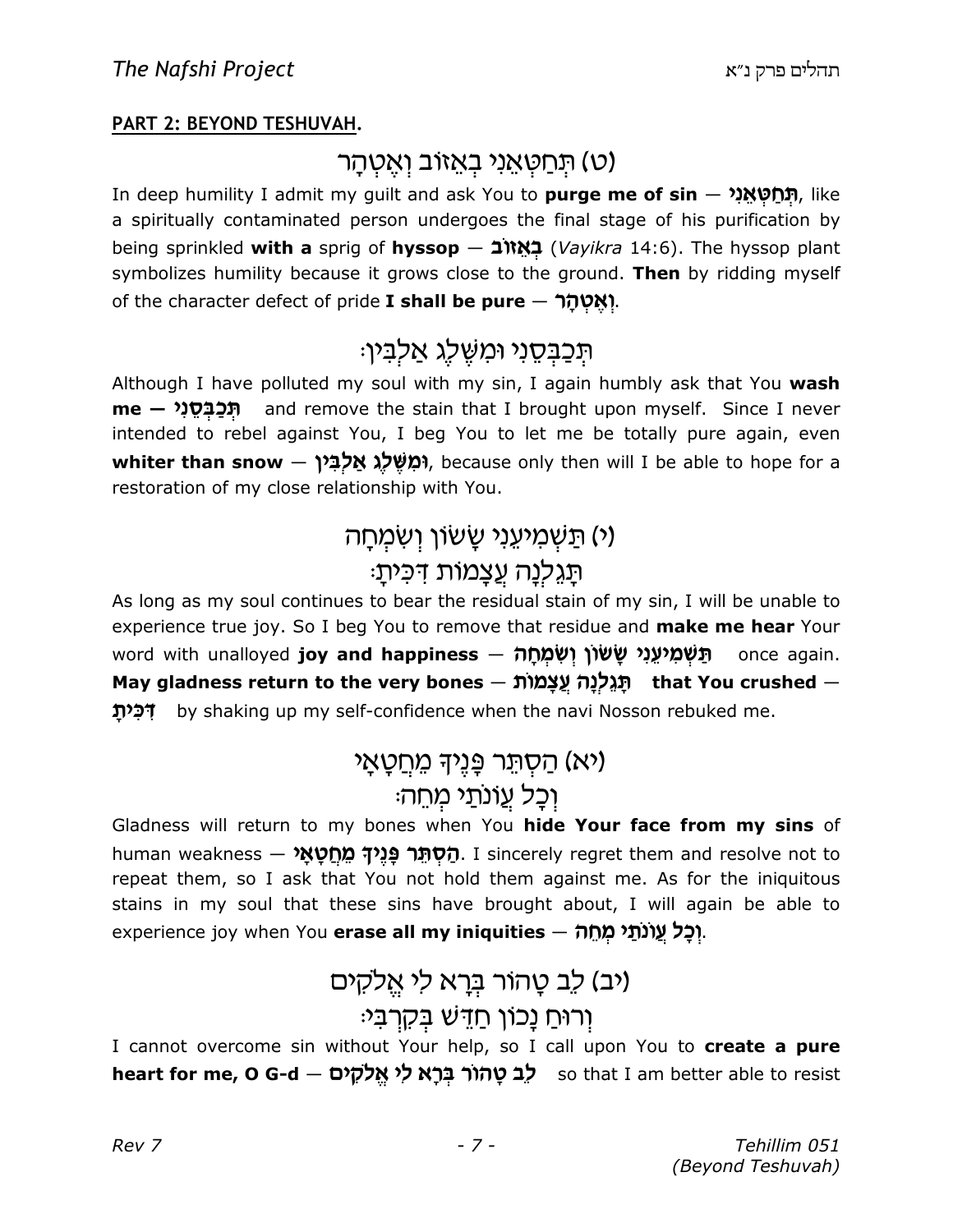the human weakness of hot bloodedness which is in my nature and which led me to sin. **And renew a firm** and upright **spirit within me** — יְ**רוּחַ נָכוֹן חַדֵּשׁ בְּקִרְבִּי**<br>so that I will once more be able to perceive what is good and true, and so that I will be able to come close to You again with ruach hakodesh (the holy spirit).

[The heart, being earthly in origin, is relatively impure by nature and therefore David describes its renewal using the language of Creation, asking that it be as new as that of child that has been born. The spirit is of heavenly origin and is therefore inherently pure, so David merely asks that it be renewed because it has been stained by the lingering effects of his sin.]

## אל תַּשְׁלִיכֵנִי מִלְפַנֵי<del>ן</del>) (יג וְרוּחַ קַדְשָׁךָ אֲל תְּקָח מְמֶנִי:

Don't treat me as repugnant to You and discard me from Your Presence  $-$  אַל יִכֵּנִי מִלְפָנֶיךָ like a useless tool that is no longer capable of performing its function. Don't cut me off from the spiritual closeness that I previously enjoyed. D<mark>on't take Your *ruach hakodesh* from me — יְרוּחַ קָדְשְׁךָ אַל תִּקַּח מִמֶּנִי, t</mark>he spirit with which I have been able to sing my *mizmorim* to You in the past. Without ruach hakodesh I will no longer have the clear knowledge of Your will and I will no longer have the power of *nevuah* (prophecy).

## (יד) הָשִׁיבָה לִי שְׂשׂוֹן יִשְׁעֵךְ

## וְרוּחַ נְדִיבָה תַּסְמְכֵנ*י*:

Restore to me the innocent joy – תְּשִׁיבָה לִי שְׂשׂוֹן that I used to have in experiencing **Your** *yeshuah* **— יִשְׁעֶךָ?**, without being adulterated by the euphoric, self-satisfied feelings that accompany military victories. It was that feeling of pride and sense of entitlement that weakened my ability to withstand temptation. And s<mark>ustain me with the spirit of generous giving – יְרוּחַ נְדִּיבָה תִסְמְכֵנִי</mark> that empowers me to freely distribute the spoils of war among the needy and the deserving.

#### PART 3: LOOKING TO THE FUTURE.

## (טו) אֲלַמְדָה פּשָׁעִים דְּרָכֵיךָ וּחַטַאִים אַלִידְ <u>י</u>שׁוּבוּ:

If You do this kindness for me, **I will** have the ability to **teach**  $\frac{M\alpha}{100}$  even the worst **transgressors** who acted out of resentment towards You. I will teach them **Your ways — מֹשְׁעִים דְּרָכֶיךָ o**f being slow to anger and so I will encourage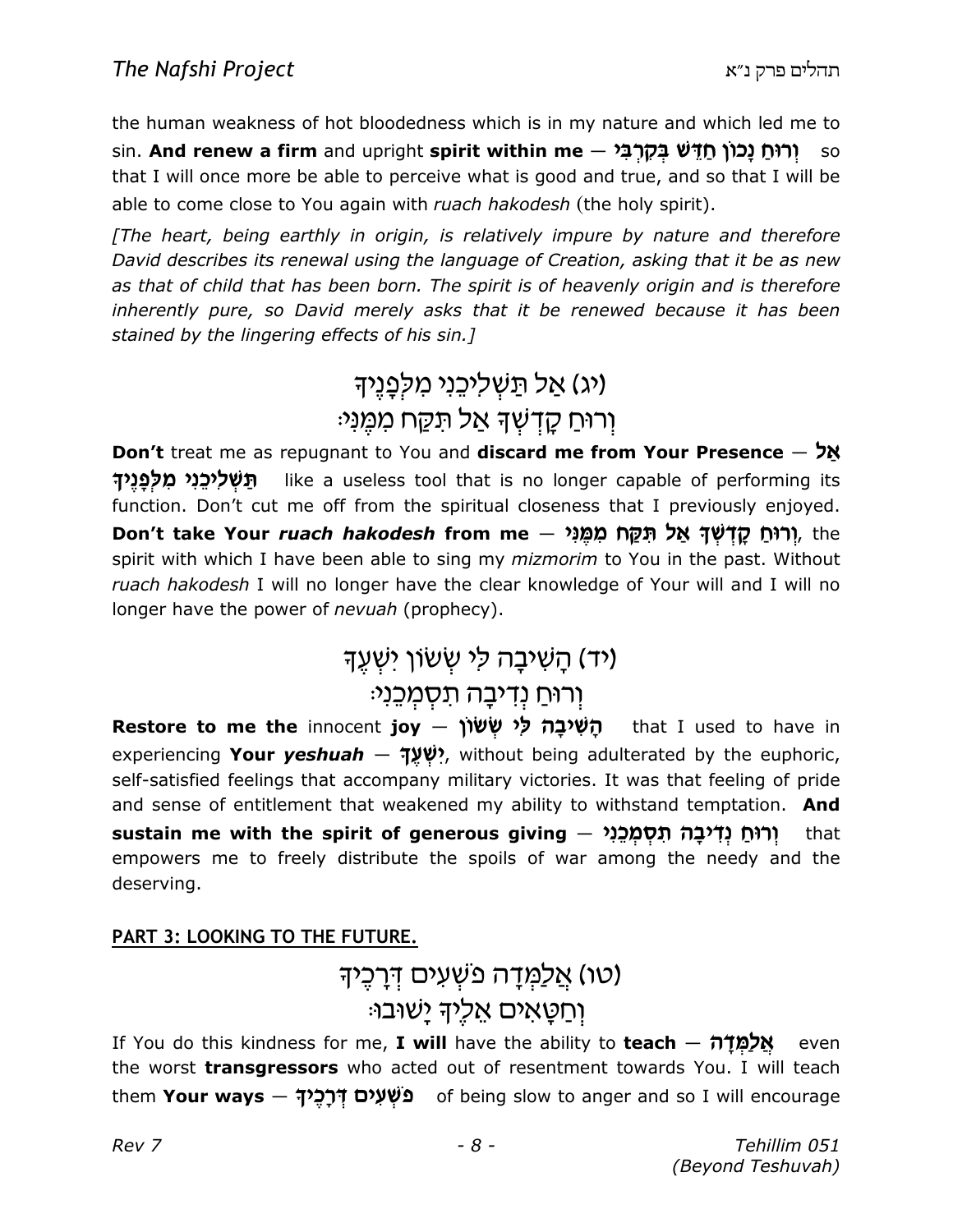them not to give up, but to do *teshuvah*. **And** as for **sinners**  $-$  **מָאֲיֹם)**, even though they are confirmed in their ways, since they acted in responses to physical urges rather than ill will, they will surely return to You — אֲלָיךָ יַשׁוּבוּ once they see how You accept the sincere teshuvah of much worse offenders.

## וטז) הצילני מדמים אלקים) אֵלקֵי תִּשׁוּעַתי תַרַנֵּן לְשׁוֹנִי צִדְקַתֵ<del>ּן.</del>

Rescue me from the blood-guilt — הַצִּילְגִי מִדְמִים that I brought upon myself by contributing to the death of Uriah, **O G-d — אֱלֹקִים** . You are the **G-d of my**  $y$ eshuah — אֱלֹקֵי תְּשׁוּעָתִי, for You have saved me so often in the past and so I call upon You to save me from the consequences of this quilt. Then my tonque will sing joyously of Your kind justice — תְּרַגֵּן לְשׁוֹנִי צִדְקָתֶךָ.

## (יז) אֲד־נָי שְׂפָתַי תּפְתָּח ופי <u>י</u>גיד תהלתה:

**My L-rd**  $\hat{\tau}$ , restore my closeness to You and allow me to speak with *ruach* hakodesh in Your presence once more as Your devoted servant. By welcoming me back, You will **open my lips – שְׁפָּתַ***ּי* **תִּפְתָּח, so that my mouth may declare** יפי יַגְּיד תְּהִלְתֶךָ – **Your praise**<br>נוּ י*וֹם t*o the world.

## (יח) כ*ּי לא תַחִפּץ* זֵבַח וְאֵתֵּנַה עוֹלַה לא תֹרְצֵה:

Why do I humbly ask You to allow me speak before You? For  $\rightarrow$  I realize that willful sins such as I have committed cannot be atoned by means of sacrificial offerings. Such offerings were meant to promote humility and to beg forgiveness in the case of unintentional sins. **For You do not want a sacrifice — לֹא תַּחְפּׂץ יֶבַח** when the sin is intentional. Otherwise I would surely give it  $-$  *הְאֱתֶּנָה!* You do n**ot want a burnt-offering — עוֹלָה לֹא תִּרְצֶה**<br>ע**וֹל<sub>ָ</sub>ה לא תִרְצֶה from me, or even a peace-offering** because it is inadequate in my situation.

## יכוי אֱלקים רוּחַ נִשְׁבַּרַה)

The sacrifices that G-d wants — זִבְחֵי אֱלֹקִים are accompanied by a broken **spirit — רוּחַ נִשְׁבָּרָה,** expressing humility and deep regret for having sinned. G-d disdains sacrifices brought by a person who cannot bring himself to admit his failings.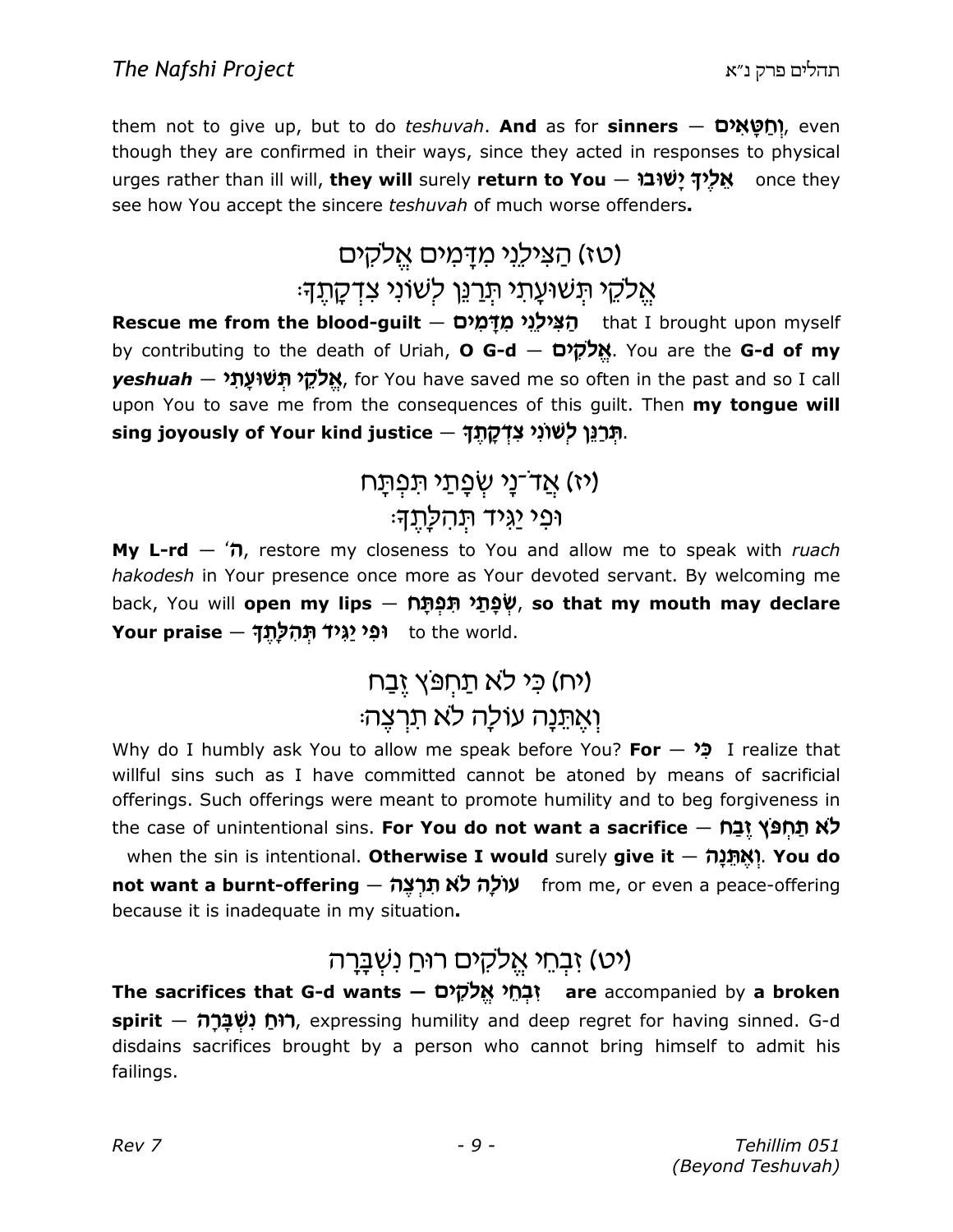## לֵב נִשְׁבַּר וְנִדְכֵּה אֱלֹקִים לֹא תִבְזֵה:

On the other hand, O G-d, You don't spurn a heart that is broken and contrite — לָב נִשְּׁבָּר וְנִדְכֶּה אֱלֹקִים לֹא תִּבְזֶה, even when no sacrificial offerings are brought, and even when the sinner is deserving of punishment.

#### PART 4: CONCLUSION.

## וֹכ) הֵיטִיבָה ברְצוֹנִדְ אֶת צִיּוֹן) ּתִּבְנֵה חוֹמוֹת יִרוּשָׁלַ ִם

Through the power of ruach hakodesh that You have now restored to me, I see that the time will come during the reign of my son Shlomo, that You will allow the Jewish people to serve You in the Bais Hamikdash. I have worked hard to prepare for that glorious day and so I ask that **You establish Tzion at the right time,** m הֵיטִיבָה בִרְצוֹנְךָ אֶת צִיּוֹן when it pleases You — הֵיטִיבָה בִרְצוֹנְךָ. Then You will build the walls of **Yerushalayim — תִּבְנֶה חומות יְרוּשָׁל ָם yerushalayim — n** to protect Your people and enable them to safely perform the service as You have instructed in the Torah.

## (כא) אָז תַּחִפּץ זִבְחֵי צְדֵק עוֹלָה וְכָלִיל :<mark>אַז יַעֲלוּ עַל מִזְבַּחֲד</mark>ָ פֶרִים

T<mark>hen You will want the offerings of righteousness  $-$  אֲז תַּחְפּ<sup>ּ</sup>ץ זְבְחֵי צֶדֶ*י* (that</mark> the people bring to You. For they will be accompanied by sincere feelings and humble devotion. The purpose of each type of offering will be fulfilled as it should be, whether **burnt-offering or whole offering — עוֹלָה וְכָלִיל cv**en expensive offerings such as **bulls will go up upon Your altar** — <mark>יָעֲלוּ עַל מִזְבַּחֲד</mark>ָ **פְרִים** without the ulterior motives of self-aggrandizement.

### Living the Mizmor

Listed below are some of the lessons that you can draw from this mizmor, as well as some of the thoughts you might have in mind when you say the words of the mizmor as a tefillah, expressing your devotion to Hashem.

#### Tefillos for Life - Your Teshuvah.

[51:3] FORGIVENESS. – פְגֵּנִי אֱלֹקִים בְּחַסְדֶּךָ כְּרֹב רַחֲמֶיךָ מְחֵה פְשָׁעָי, FORGIVENESS. – הַגֵּנִי אֱלֹקִים בְּחַסְדֶּךָ grant me favor [and forgive my sins] as befitting Your kindness. And as befits the abundance of Your compassion, erase my transgressions." Ask Hashem to forgive your sins out of compassion, even though you feel that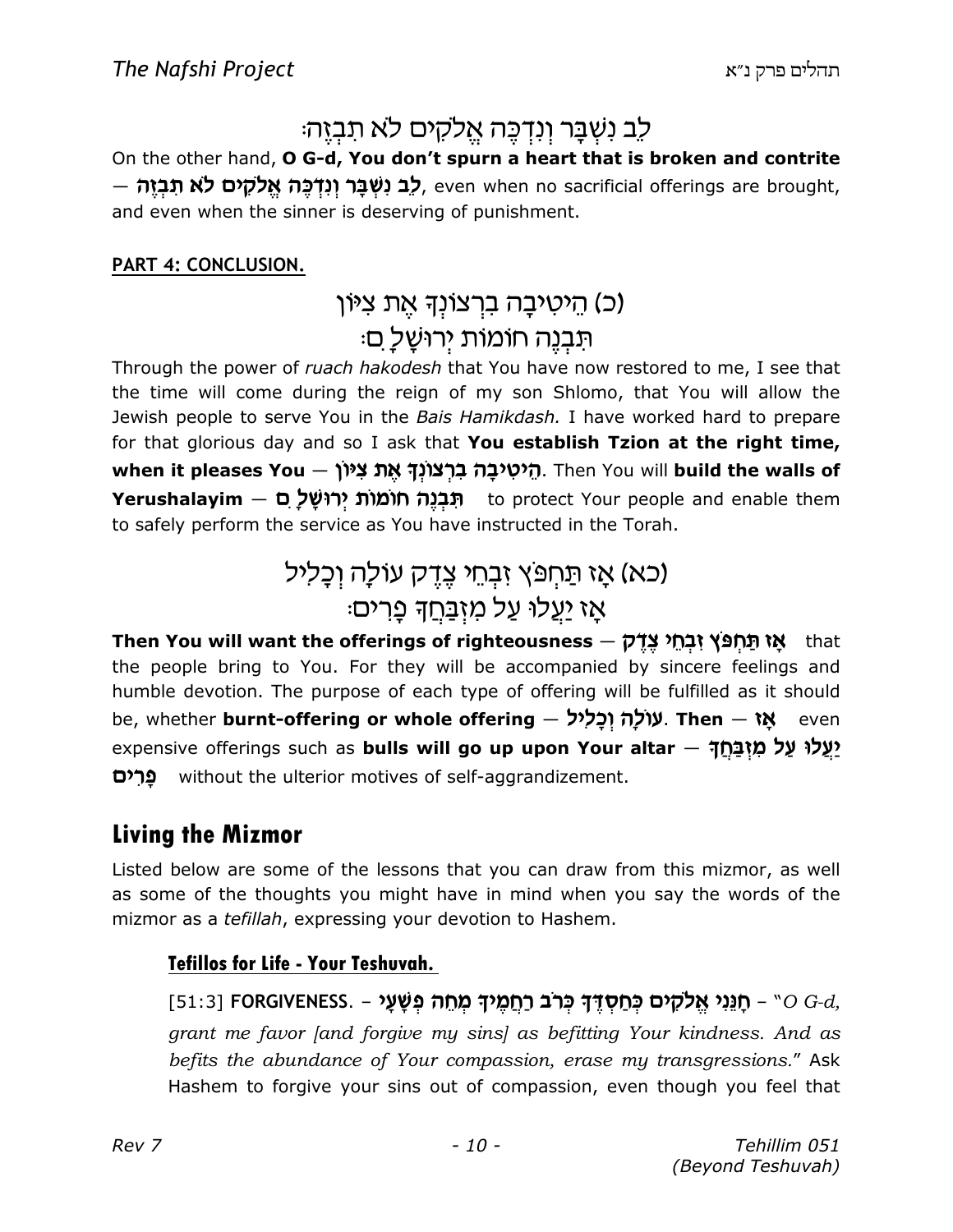you don't deserve it.

[51:7] – הֵן בְּעָווֹן חוללָתְ*וּ – "Indeed, I was fashioned in iniquity."* Ask for compassion because the tendency to sin is inherent in the human condition.

ַהֶּרֶב כַּבְּסֵנִי מֵעֲוֹנִי וּמֵחַטָּאתִי טַהֲרֵנִי - NURIFICATION. (51:4) (51:4) thoroughly from my iniquity and purify me from my sin." Ask Hashem to restore your sensitivity to sin so that you will more readily recognize sinful temptations in the future. Let your cleansing be like soap that washes away a stain.

ַ (אָטְהָר תְּכַבְּסֵנִי וּמִשֶּׁלֶג אַלְבִּיךְ HUMILITY. – תְּחַטְאֵנִי בְאֵזוֹב וְאֶטְהָר תְּכַבְּסֵנִי וּמִשֶּׁל of sin with hyssop. Then I shall be pure. Wash me and I shall be whiter than snow." On asking to be purified of sin, express deep humility (symbolized by the hyssop), with a broken heart as your offering to Hashem.

ןּבְחֵי אֱלֹקִים רוּחַ נִשְׁבָּרָה לֵב נִשְּׁבָּר וְנִדְּכֶּה אֱלֹקִים לֹא תִבְזֶה - [11:19] -"The sacrifices for G-d are a broken spirit. O G-d, You don't spurn a heart that is broken and contrite."

[51:5] CONFESSION. – רָי פְּשָׁעַי אֲנִי אֵדָע וְחַטָּאתִי נֶגְדִּי תָמִיד (51:51 – CONFESSION. – ב come to recognize my transgressions. And my sin is always before me." Humbly admit that you have sinned and express your deep regret.

[51:6] A**CCEPTANCE. – לְמַעַן תִּצְדַּק בְּדָבְרֶךְ תִּזְכֶּה בְשָׁפְטֶךְ** - Therefore, You are just in holding me guilty. You are right in Your judgment." If you are experiencing physical distress or danger, accept the justice of your punishment. If the purpose of your suffering has been served, Hashem will give you relief.

ַּהֶן אֱמֶת חָפַּצְתָּ בַּטֻּחוֹת וּבְסָתֻם חָכְמָה תּוֹדִיעֵנִי – RESOLVE. [51:8] (51:8] "Nevertheless, You have wanted truth in my covered parts and in my concealed heart You teach me wisdom." Ask Hashem for help in arousing your conscience and your will to enable you to overcome your human weaknesses in the future.

ב טָהוֹר בְּרָא לִי אֱלֹקִים וְרוּחַ נָכוֹן חַדֵּשׁ בְּקִרְבִּי - .RESOLVE [51:12] -"Create a pure heart for me, O G-d, and renew a firm spirit within me."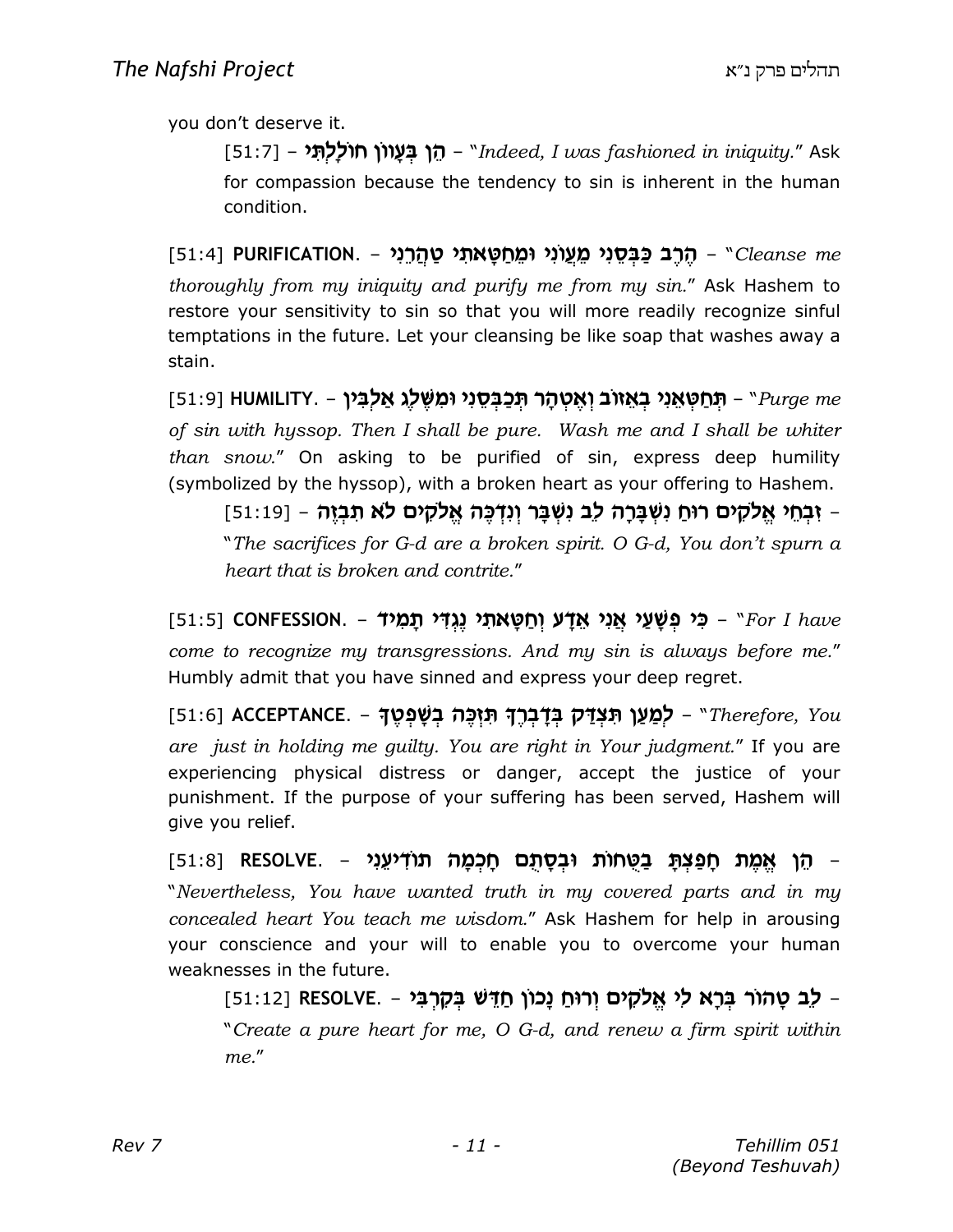[51:10] JOY. – תַּשְׁמִיעֵנִי שָׂשׂוֹן וְשִׂמְחָה - Nake me hear joy and happiness." Ask Hashem to grant you the joy of being free of sin once more.

#### Tefillos for Life - Your Relationship with Hashem.

 $[51:6]$  ACKNOWLEDGEMENT. – לְךָ לְבַדְּךָ חָטָאתִי וְהָרַע בְּעֵינֶיךָ עָשִׂיתִי ( $have$ sinned against You alone. I did what was evil in Your eyes." Examine yourself to acknowledge a hidden sin. Even if the world is not aware of it, you have sinned against Hashem and have undermined your relationship with Him.

[51:13] **RESTORATION. – אַל תַּשְׁלִיכֵנִי מִלְפָּנֶיךָ** – "Don't discard me from Your presence." Ask Hashem to restore His relationship with you and not to treat you as repugnant to Him.

[51:14] **– הָשִׁיבָה לִי שְׂשׂוֹן יִשְּׁעֶךָ**, "Restore to me the joy of Your salvation."

#### Lessons for Life - Your Behavior.

[51:15] GUIDANCE. – אֲלַמְּדָה פֹשְׁעִים דְּרָכֶיךָ וְחַטָּאִים אֵלֶיךָ יָשׁוּבוּ teach Your ways to transgressors and sinners will return to You." If you have the opportunity, use the insight you have gained to give guidance to others.

#### Tefillos for Life - Yeshuah.

הַצִּילֵגִי מִדָּמִים אֱלֹקִים אֱלֹקֵי תְּשׁוּעָתִי תְּרַנֵּן – S1:16] RESCUE AND PRAISE.

ל**ְשׁוֹנִי צִדְקָתֶךְ -** "Rescue me from blood-guilt, O G-d. O G-d of my slavation, my tongue will sing joyously of Your kind justice." Ask Hashem in His kindness to accept your teshuvah and thereby rescue you from a harsh penalty, for which you might be marked because of your sins.

ַ אֲדֹ־נָי שְׂפָתַי תִּפְתָּח וּפִי יַגִּיד תְּהִלְתֶךָ – . [51:17] [51:17]] - [51:17] lips so that my mouth may declare Your praise." Offer Hashem your promise of sincere gratitude and praise which His forgiveness will enable.

#### Tefillos for Life - Geulah.

הַיטִיבָה בִרְצוֹנְךָ אֶת צִיּוֹן תִּבְנֶה חוֹמוֹת יְרוּשָׁל ָם – YERUSHALAYIM. – הֵיטִיבָה בִרְצוֹנְךָ אֶת צִיּוֹן "Establish Tzion at the right time when it pleases You. Build the walls of